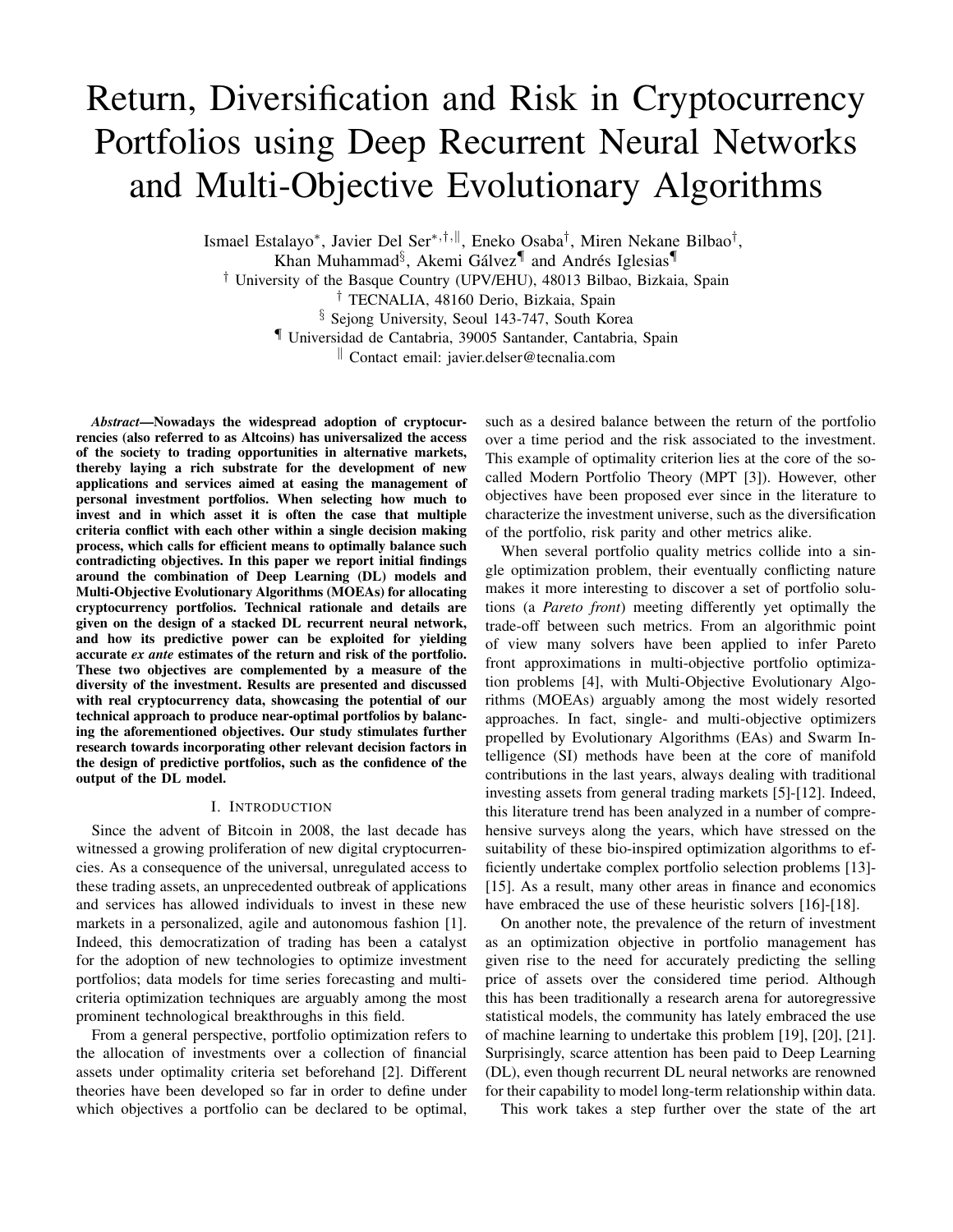reviewer above by proposing a novel predictive portfolio optimization scheme for cryptocurrency markets based on recurrent DL models and MOEAs. Specifically, the selection of portfolios is driven by their economical return, the risk entailed by the investment and its diversity. Our formulated problem differs from the usual trend to consider the diversity of the portfolio as a constraint imposed to the problem underneath. Our work instead advocates for including diversity as a third objective to optimize by the solver at hand. To validate the design of the proposed scheme we perform extensive simulations over real cryptocurrency data with a benchmark of different predictive models and MOEAs. The obtained results 1) shed light on the superior performance of the developed DL model with respect to other machine learning models, and 2) evince which MOEAs provide better portfolios in terms of their quantified Pareto optimality.

The rest of the paper is structured as follows: Section II first formulates mathematically the multi-objective portfolio optimization problem tackled in this work, whereas Section III and subsections therein describe the proposed scheme, placing emphasis on the design of the DL model and the benchmark of MOEAs considered to address the aforementioned portfolio optimization problem. Sections IV and V respectively describes the experimental setup and discusses the obtained simulation results. Finally, Section VI concludes the paper and sketches future research paths departing from this work.

# II. PROBLEM FORMULATION

We consider N cryptocurrencies  $C = \{c_1, \ldots, c_N\}$ , where  $c_n$  may refer to Bitcoin, Ethereum or any other coin alike. We consider that such currencies have historical closing purchase and selling prices  $\mathcal{P}_n = \{p_n^t\}$  and  $\mathcal{S}_n = \{s_n^t\}$ , where for the sake of simplicity we consider daily prices, e.g.,  $t$  is measured in days, with  $t \in \mathbb{N}$  and  $|\mathcal{P}_n|$  and  $|\mathcal{S}_n|$  equal to each other and to a value depending on the lifetime of currency  $n$ . In this context, a *predictive* portfolio  $\mathbf{W}^{t+\Delta} = \{w_1^{t+\Delta}, \ldots, w_n^{t+\Delta}\}\$ can be defined as the vector of asset weights of each cryptocurrency that drives an investment made at time  $t$  on the assumption that a sell command of the entire portfolio will be issued at time  $t + \Delta$ . As usually assumed in portfolio management we enforce that  $\sum_{n=1}^{N} w_n^{t+\Delta} = 1$ , i.e. we require that the weights sum to one to keep the investment equal to the available budget.

Intuitively, the main issue in portfolio management is to establish proper criteria for the selection of the values of  $\{w_n^{t,\Delta}\}_{n=1}^N$ . The most straightforward goal could be thought of having the highest expected rate of return of the invested quantity at time  $t + \Delta$ , defined as:

$$
\widehat{R}(\mathbf{W}^{t+\Delta}) = \sum_{n=1}^{N} w_n \left( \frac{\widehat{s}_n^{t+\Delta} - p_n^t}{p_n^t} \right),\tag{1}
$$

where  $\hat{s}_n^{t+\Delta}$  denotes the *predicted* selling price for cryptocurrency  $n$ . This prediction can be produced for every cryptocurrency in the portfolio by means of a predictive model  $M_{\theta}^{n}$  learned from their historical selling price records, as done recently in [22], [23] with different machine learning algorithms. Here,  $\theta$  stands for the hyper-parameters of the model.

However, volatility of the cryptocurrencies and their historical correlation through time should be also accounted when designing an optimal portfolio. As assumed in the renowned Modern Portfolio Theory by Markowitz [3], investors prefer to avoid taking any risk when investing their funds, so that risk and expected return describe a clear Pareto relationship that should be balanced optimally. In this regard, many metrics have been proposed in the literature for the quantification of the portfolio risk. In this work we embrace the use of the Sharpe ratio [24], which measures the average return earned per unit of volatility or total risk. When framed within the aforementioned notation, the Sharpe ratio is given by:

$$
\widehat{\Gamma}(\mathbf{W}^{t+\Delta}) = \frac{\widehat{R}(\mathbf{W}^{t+\Delta})}{f_{\sigma}(\mathbf{W}^{t+\delta}, \{\mathcal{P}_n\}_{n=1}^N, \{\mathcal{S}_n\}_{n=1}^N)},
$$
(2)

where  $f_{\sigma}(\mathbf{W}, \{P\}_{n=1}^{N})$  is an estimation of the volatility of the expected return of the portfolio. This estimation can be provided by several means, but arguably the most widely adopted one is the variance of the rate of return of the portfolio W computed over the historical record of purchase and selling prices of its currencies. Specifically:

$$
f_{\sigma}(\mathbf{W}^{t+\delta}, \{\mathcal{P}_n\}_{n=1}^N, \{\mathcal{S}_n\}_{n=1}^N) = (\mathbf{W}^\top \Sigma \mathbf{W})^{1/2}, \quad (3)
$$

with  $\mathbf{W}^{t+\delta}$  arranged as a  $[N \times 1]$  vector, and  $\Sigma$  denoting the  $N \times N$  covariance matrix of the random variables representing the historical evolution of the rates of return  $(s_n^{t+\Delta} - p_n^t)/p_n^t$ of cryptocurrencies  $\{c_1, \ldots, c_N\}$  along time.

Several strategies can be devised in order to keep the risk of the portfolio at its minimum. Specifically, portfolio diversification can be thought of as the implementation of the popular proverb *'eggs should be always carried in different nests'*: this strategy seeks portfolios that achieve a certain level of variability, thus avoiding too much concentration on a reduced number of subsets. Such a variability is usually formulated as a set of constraints included in the definition of the underlying optimization problem, e.g.,  $\omega_{low} \leq w_n \leq \omega_{high}$ , with  $\omega_{low}$ and  $\omega_{high}$  denoting thresholds tailored for the investment scenario at hand. However, this variability can be instead quantified by a function and regarded as a third objective for the portfolio design. The entropy defined by Shannon in the context of Information Theory can help us in this regard [25]:

$$
H(\mathbf{W}^{t+\Delta}) = -\sum_{n=1}^{N} w_n^{t+\Delta} \log_N w_n^{t+\Delta},
$$
 (4)

which equals 1 if  $w_n^{t + \Delta} = 1/N \ \forall n$  (i.e. uniformly distributed investment) and 0 if  $w_{n'}^{t+\Delta} = 1$  and  $w_n^{t+\Delta} = 0$  for any  $n \neq n'$ . This being said, it should be made clear that maximizing a measure of portfolio diversity does not necessarily aligns with the strategy needed to maintain a low risk, as diversity does not account for the joint volatility of assets in the portfolio. Furthermore, decoupling them in two isolated objectives makes practical sense in cryptocurrency markets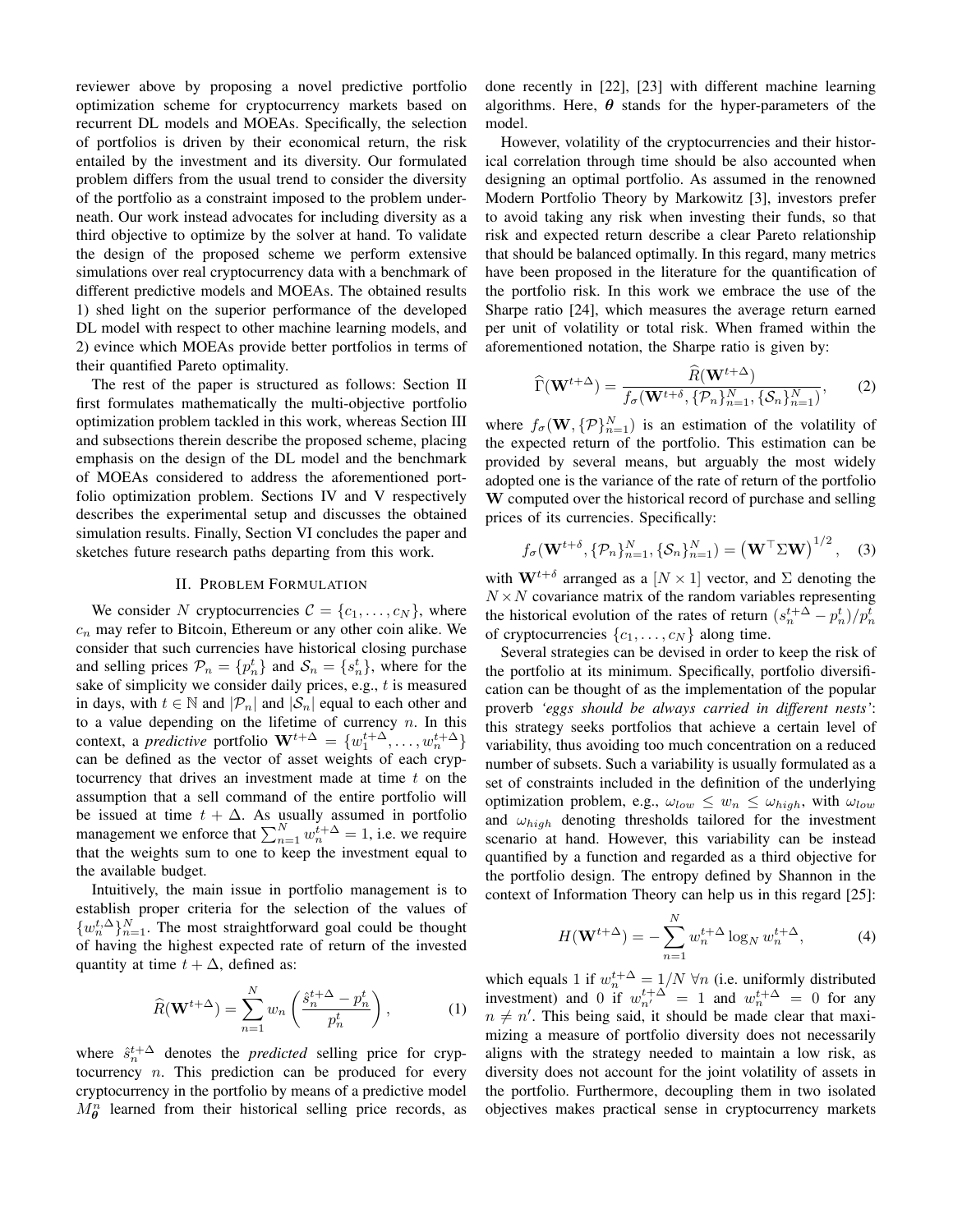for the better understandability of diversification by a nonspecialized, domestic cryptocurrency investor.

This being stated, the optimization problem addressed in this work focuses on obtaining a set of different portfolios  $\{W^{t+\Delta}\}\$  that optimally balance the Pareto relationship between the rate of return, risk and diversity level. Specifically:

$$
\begin{aligned}\n\max_{\mathbf{W}^{t+\Delta} \in \mathbb{R}^N} & \left[ \widehat{R}(\mathbf{W}^{t+\Delta}), \widehat{\Gamma}(\mathbf{W}^{t+\Delta}), H(\mathbf{W}^{t+\Delta}) \right], \\
\text{subject to} & \sum_{n=1}^N w_n^{t+\Delta} = 1,\n\end{aligned} \tag{5}
$$

which formally poses the predictive multi-objective portfolio optimization problem that will be tackled by using DL models and MOEAs. We next describe such an approach.

#### III. PROPOSED APPROACH

As has been anticipated in the introduction, our designed scheme resorts to DL models for the prediction of the selling price  $\hat{s}_n^{t+\Delta}$  required to compute the rate of return and risk of the portfolio as per (1) and (3). Following the schematic diagram in Figure 1, a model  $M_{\theta}^n$  per currency in the portfolio is trained and updated every day. Predictions are fed to the portfolio optimization module, which uses them to compute the objective values of portfolios produced by a multi-objective solver during its search process. Finally, the user is offered a set of different portfolios differently trading among return, risk and diversification, based on which he/she makes an investment decision. We now delve into the details of every compounding block of our proposed scheme.



Fig. 1. Diagram of the multi-criteria predictive portfolio optimization scheme

#### *A. Deep Recurrent Networks for Selling Prices Prediction*

It has not been until recently when DL models have been used for predicting the value of cryptocurrencies [19], [21], [20] and other general stocks [26], yet none of these recent contributions have still gone beyond predictive modeling towards portfolio management. This is indeed one of the main novel aspects of the scheme proposed in this paper, which utilizes a stacked dual-layer GRU (Gated Recurrent Unit [27]) neural network architecture. This DL model allows capturing longer temporal relationships within input observations.

Specifically, the input of the first layer in our stacked GRU architecture is the historical selling price record  $\mathcal{P}_n$  of the considered asset, which is processed through a rolling window to yield examples  $(\mathbf{x}_n^t, y_n^t) = ([s_n^{t-\rho}, s_n^{t-\rho+1}, \dots, s_n^t], s_n^{t+\Delta}),$ with  $\rho$  denoting the number of past values fed to the network. In connection with Figure 2, the first GRU layer operates on the input examples as:

$$
\mathbf{z}^{t} = \Psi\left(\mathbf{U}^{z}\mathbf{x}_{n}^{t} + \mathbf{V}^{z}\mathbf{h}_{n}^{t-1} + \mathbf{b}^{z}\right),\tag{6}
$$

$$
\mathbf{r}^{t} = \Psi\left(\mathbf{U}^{r}\mathbf{x}_{n}^{t} + \mathbf{V}^{r}\mathbf{h}_{n}^{t-1} + \mathbf{b}^{r}\right),\tag{7}
$$

$$
\mathbf{c}^t = \tanh\left(\mathbf{U}^h \mathbf{x}_n^t + \mathbf{V}^h (\mathbf{h}^{t-1} \otimes \mathbf{r}^t)\right),\tag{8}
$$

$$
\mathbf{h}_t = (1 - \mathbf{z}^t) \otimes \mathbf{h}^{t-1} + \mathbf{z}^t \otimes \mathbf{c}^t, \tag{9}
$$

where  $\otimes$  denotes Hadamard product,  $\Psi()$  is a non-linear activation function (e.g. sigmoid),  $Q = |\mathbf{h}^t|$  is the number of features output by the network (i.e. the length of the GRU state vector  $\mathbf{h}^t$ ), and  $(\mathbf{U}^z, \mathbf{V}^z, \mathbf{U}^r, \mathbf{V}^r, \mathbf{U}^h, \mathbf{V}^h)$  and  $(\mathbf{b}^z, \mathbf{b}^r)$  are weight matrices and bias vectors learned during the training process, respectively. The second layer is set to be identical to the first one, the difference being that it processes the output  $h<sup>t</sup>$  of the first layer after a ReLU activation layer in between.



Fig. 2. Proposed stacked GRU architecture for cryptocurrency selling price prediction. For the sake of visual understanding weight vectors  $\mathbf{b}^z$  and  $\mathbf{b}^r$ have not been depicted in the internals of the exemplified GRU cell.

The model proceeds by flattening the output of the second GRU layer and processing the serialized vector of deep features through a fully connected neural layer with  $Q'$  neurons. Finally, the output of this third neuron layer is connected to a single linearly activated perceptron, whose output, after inversing the normalization, will render the sought predicted value  $\hat{s}_n^{t+\Delta}$  for any t. This predicted value will be fed to the portfolio optimization module for computing return and risk of every produced portfolio. To efficiently explore the space of possible portfolios we will opt for assessing the performance of different MOEAs, as detailed in the next subsection.

#### *B. Multi-Objective Evolutionary Algorithms*

The solver at the core of the portfolio optimization module must undertake a search over  $\mathbb{R}^N$  so as to infer the set of Pareto-optimal portfolios balancing the three objectives formulated in Expressions (1) (return), (3) (risk) and (4) (diversification). To this end, MOEAs have proven to undertake this search efficiently in many application domains [28]. Among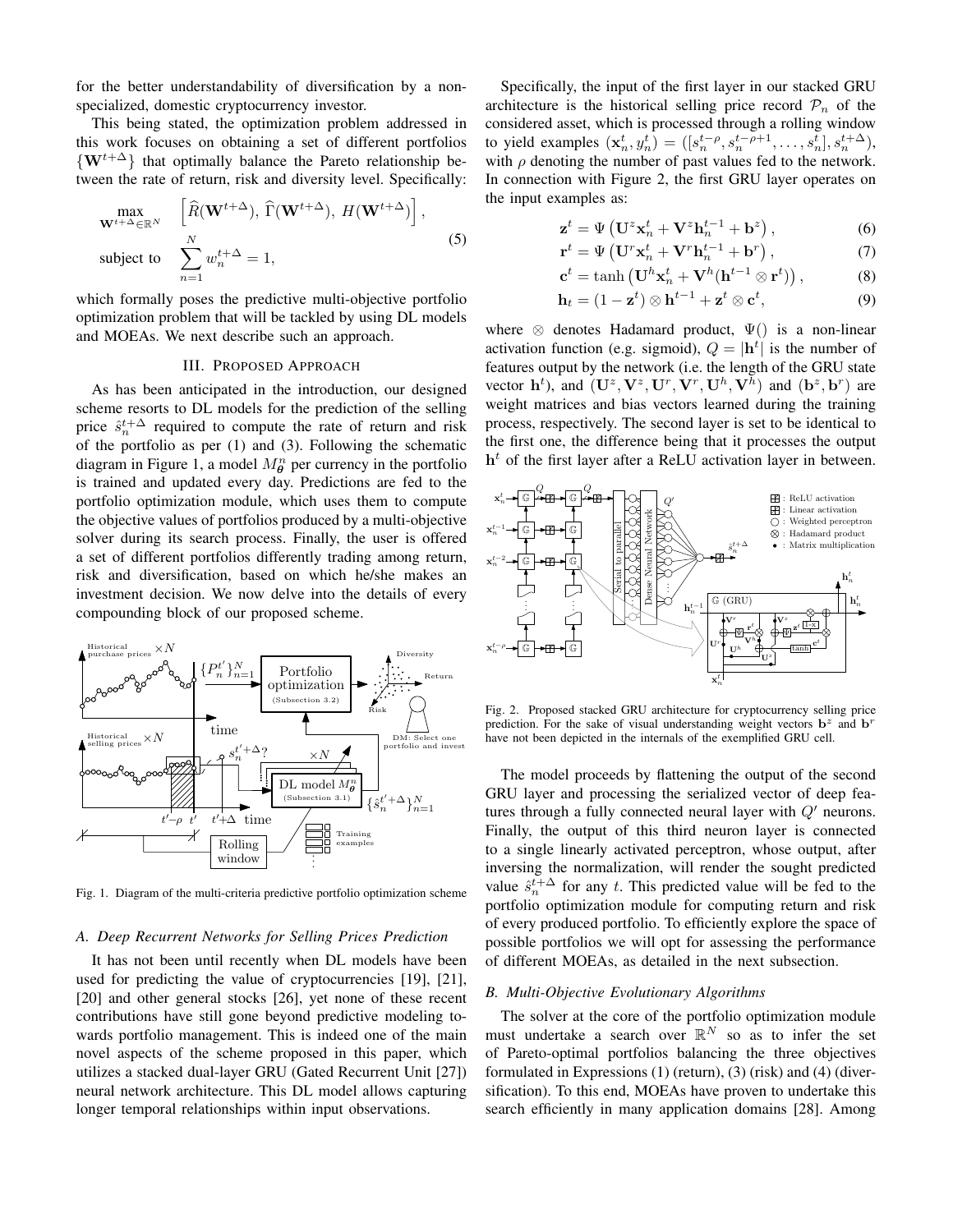them, portfolio optimization for traditional stock markets have been also prospected with this family of search algorithms. A comprehensive overview is provided in [29], [13], and more recently in [15]. However, to the best of our knowledge no results have been reported so far with cryptocurrency markets, nor such studies have considered DL models for predicting the evolution of portfolio assets.

This being said, we herein consider a benchmark of 6 different multi-objective solvers:

- Non-dominated Genetic Algorithm II (NSGA-II [30]), which retains potentially good solutions along the search process based on their front rank and crowding distance.
- Non-dominated Genetic Algorithm III (NSGA-III [31]), which substitutes the crowding distance criterion in NSGA-II with a clustering operator aided by a set of distributed reference points.
- Speed-constrained Multi-objective Particle Swarm Optimization (SMPSO [32]), which falls rather on the family of swarm heuristics. SMPSO utilizes a velocity constraint procedure to avoid particles (solutions) to go beyond the limits of the search space. SMPSO also resorts to an external archive of finite size to store non-dominated solutions improvised during the search, from which the leader of the swarm is also selected.
- Multi-objective Evolutionary Algorithm based on Decomposition (MOEAD [33]), which decomposes the multiobjective problem in a number of single-objective subproblems, all solved simultaneously by considering neighborhood information of the produced solutions.
- Generalized Differential Evolution (particularly its GDE3 variant [34]), which extends the original DE/rand/1/bin method to problems with multiple objectives.
- Steady-state Epsilon-dominance Multi-objective Evolutionary Algorithm ( $\epsilon$ -MOEA [35]), which maintains a subset of hardly dominated solutions and resorts to steady-state replacement rather than the usual Pareto ranking.

When deployed at the core of the portfolio optimization module in Figure 1, each of the algorithms described above provide a set of possible portfolios for the investor to select one of them depending on his/her preferences in terms of return, risk and diversification. It is important at this point to remark that this specific application opens up interesting extensions towards incorporating multi-objective solvers sensitive to decision making, in which the search is guided by a preference interactively instructed by the user along the run [36]. We will elaborate on this identified research path in Section VI.

# IV. EXPERIMENTAL SETUP

In order to assess the performance of our proposed predictive portfolio optimization scheme, two set of experiments were devised towards fulfilling two different albeit related goals: 1) to verify that the selected DL model (which we hereafter refer to as GRUx2) performs better than other predictive models from the state of the art; and 2) to discriminate which MOEAs among the 6 considered options described in Subsection III-B yield best results in terms of Pareto dominance and spread. In thse setup real data corresponding to  $N = 7$  different cryptocurrencies were utilized: Bitcoin (BTC), Ethereum (ETH), Litecoin (LTC), Ripple (XRP), Dash (DSH), Starcoin (STR) and Monero (XMR). Historical daily purchase and selling prices were retrieved from the release date of every cryptocurrency to December 30th, 2018.

Regarding the first objective, for every currency we divide its data in 10 equal-sized parts (without shuffling), using the first 9 for training and the last one as a test holdout for score reporting. Architectural parameters of the proposed GRUx2 model are set to  $Q = 256$  (size of the state vector of every GRU unit),  $Q' = 30$  (number of neurons of the fully connected neural layer) and sigmoid activation  $\Psi(\cdot)$  in Expressions (6) and (7). The model is trained for 20 epochs using a batch size of 256 examples, RMSProp [37] with learning rate equal to 0.001 and Mean Square Error (MSE) as the loss function to minimize by backpropagation through time. Examples  $(\mathbf{x}_n^t, y_n^t)$  for all models in this first benchmark are composed by the past  $\rho = 20$  values of the selling price at time t (features in  $x_n^t$ ), and the value of this price in  $t + 5$ as the target  $y_n^t$  (i.e. a prediction horizon of  $\Delta = 5$  days). The comparison analysis will be done on the basis of two well-known regression scores:

$$
R_{n,m}^2 = 1 - \frac{\sum_{t=1}^{T_n} (s_n^{t+\Delta} - \hat{s}_{n,m}^{t+\Delta})^2}{\sum_{t=1}^{T_n} (s_n^{t+\Delta} - \bar{s}_n)^2} \begin{bmatrix} \text{coefficient of} \\ \text{determination} \end{bmatrix}, (10)
$$

$$
\text{SMAPE}_{n,m} = \frac{100}{T_n} \sum_{t=1}^{T_n} \frac{2|s_n^{t+\Delta} - \hat{s}_{n,m}^{t+\Delta}|}{|s_n^{t+\Delta}| + |\hat{s}_{n,m}^{t+\Delta}|} \quad \text{[symmetric mean]}_{\text{absolute percen-}} \,, (11)
$$

where  $T_n$  is the length of the test subset of cryptocurrency n,  $\hat{s}_{n,m}^{t+\Delta}$  the estimate of  $s_n^{t+\Delta}$  produced by model m at time t, and  $\bar{s}_n = 1/T_n \sum_{t=1}^{T_n} s_n^{t+\Delta}$ , i.e. the average of test samples.

In order to undertake the second objective pursued in our experimental study, we perform 20 independent runs of each of the considered MOEAs on a fixed test date  $t'$  common to all test sets of the cryptocurrencies. For the sake of fairness all of them are configured with the same maximum number of allowed fitness evaluations (20, 000). Inner parameters controlling the search behavior of every algorithm were tuned off-line towards finding their best performing configuration, thereby yielding the results discussed in this section. Solvers in this second benchmark will be compared to each other in terms of two widely utilized indicators for Pareto quality: hypervolume and Inverted Generational Distance (IGD) in its IGD+ variant [38]. For the latter we use the aggregated Pareto front approximation (computed over all algorithms and runs) as the reference front.

# V. RESULTS AND DISCUSSION

We begin our analysis with the results obtained to shed light on the first objective of the experiments. Such results are summarized in Table I, where values of  $R_{n,m}^2$  and SMAPE $_{n,m}$ measured over the test set of every cryptocurrency are listed for the proposed GRUx2 model and other regression algorithms: three ensemble models, namely, a Random Forest Regressor (RFR), an AdaBoost regressor (ABR) and a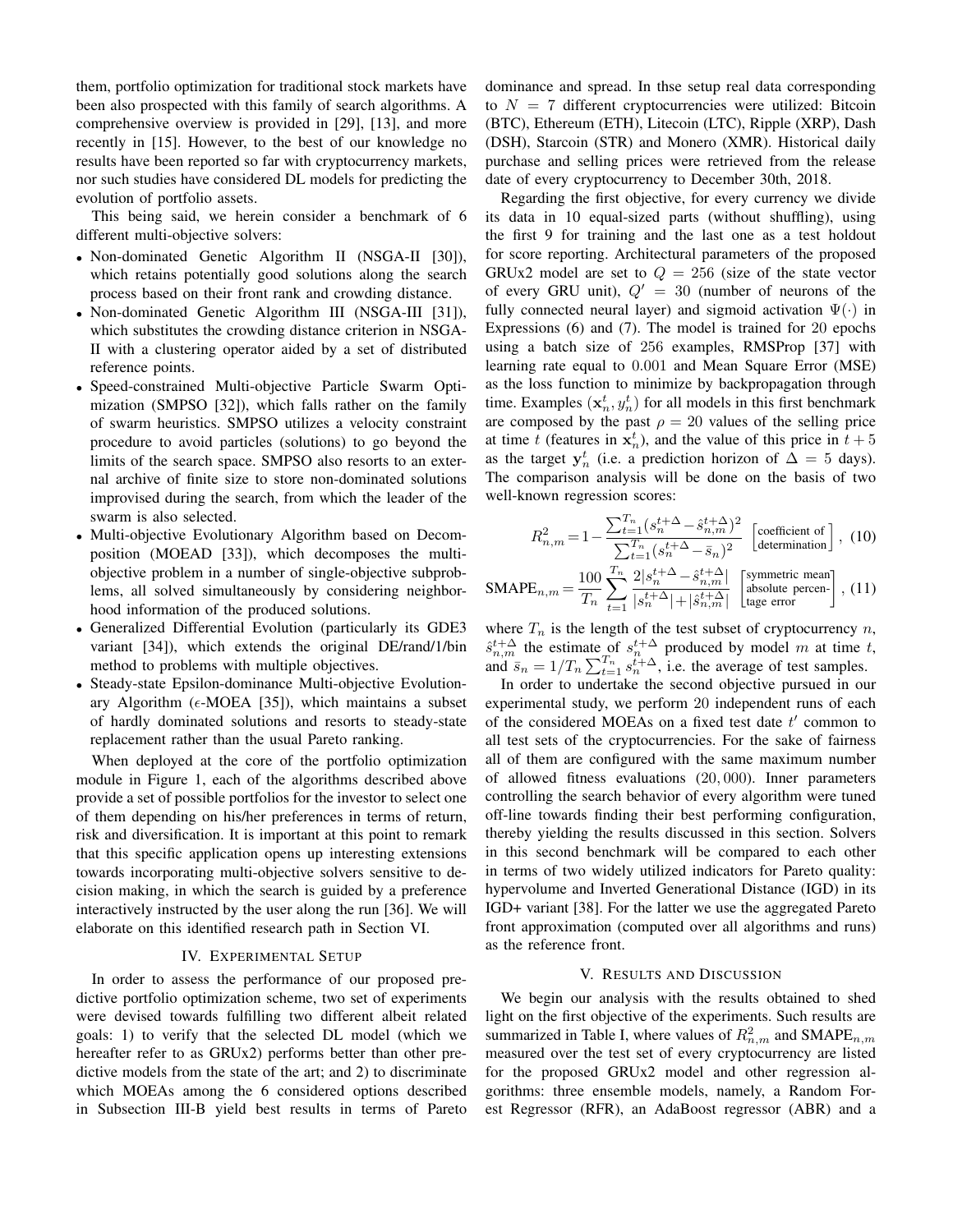Gradient Boosting Regression (GBR), all composed by 100 fully-grown trees; and a  $\epsilon$ -Support Vector Regression ( $\epsilon$ -SVR) with Gaussian kernel. Hyperparameters of these models were optimized by 10-fold cross-validation over the training set looking for the model configuration with maximum average  $R_{n,m}^2$  score. As can be observed from this table, GRUx2 outperforms the rest of models in the benchmark, specially for XRP and DSH cryptocurrencies.

TABLE I  $R^2_{n,m}$  (top) and  $\mathrm{SMAPE}_{n,m}$  (bottom) obtained over the test set FOR EVERY LEARNING MODEL AND CRYPTOCURRENCY

| $R_{n_\gamma m}^2$<br>$\mathtt{SMAPE}_{n,m}$        |            | Models $m \in \{1, \ldots, 5\}$ |            |        |            |            |
|-----------------------------------------------------|------------|---------------------------------|------------|--------|------------|------------|
|                                                     |            | GRU <sub>x2</sub><br>(proposed) | <b>RFR</b> | ABR    | <b>GBR</b> | <b>SVR</b> |
| ᡏ<br>Φ<br>W<br>$\boldsymbol{n}$<br>Cryptocurrencies | <b>BTC</b> | 0.841                           | 0.802      | 0.751  | 0.820      | 0.833      |
|                                                     |            | 7.677%                          | 8.277%     | 8.488% | 7.680%     | 7.597%     |
|                                                     | <b>ETH</b> | 0.793                           | 0.716      | 0.756  | 0.737      | 0.782      |
|                                                     |            | 11.24%                          | 12.31%     | 11.74% | 12.50%     | 12.17%     |
|                                                     | <b>LTC</b> | 0.833                           | 0.759      | 0.702  | 0.778      | 0.829      |
|                                                     |            | 10.17%                          | 12.12%     | 13.35% | 11.35%     | 10.20%     |
|                                                     | <b>XRP</b> | 0.845                           | 0.615      | 0.521  | 0.776      | 0.743      |
|                                                     |            | 6.646%                          | 12.85%     | 15.96% | 9.932%     | 9.449%     |
|                                                     | DSH        | 0.873                           | 0.778      | 0.688  | 0.802      | 0.835      |
|                                                     |            | 12.32%                          | 14.25%     | 18.13% | 13.42%     | 13.09%     |
|                                                     | <b>STR</b> | 0.705                           | 0.622      | 0.627  | 0.565      | 0.703      |
|                                                     |            | 12.02%                          | 13.48%     | 13.92% | 14.20%     | 12.13%     |
|                                                     | XMR        | 0.875                           | 0.823      | 0.308  | 0.786      | 0.852      |
|                                                     |            | 10.98%                          | 12.24%     | 22.97% | 13.43%     | 11.28%     |

After verifying that the designed model excels at predicting selling prices over the test set, we proceed by inspecting the relative performance of the MOEAs to find a set of Pareto-optimal investment portfolios. This second phase of our experimental study departs from Figure 3, where we illustrate the statistics of the multi-objective quality indicators computed over the 20 executed runs of every algorithm in the form of boxplots. It can be noted that two multi-objective solvers perform better than the rest in the benchmark (SMPSO and MOEAD) in terms of hypervolume, yielding statistically significant gaps as confirmed by a non-parametric Wilcoxon rank sum test with a confidence level of 0.95. As for the results of the IGD+ indicator, differences are reduced as evinced by the overlapping distributions of the IGD+ values corresponding to GDE3, NSGAII, SMPSO and MOEAD. Nevertheless, Wilcoxon rank sum tests between the IGD+ results of SMPSO and those of the rest of the multi-objective supported the statistical significance of the gaps attained by this solver. NSGAIII and  $\epsilon$ -MOEA remain notably worse than the rest of their counterparts in the benchmark.

We end up our study by assessing the Pareto front approximations produced by the two winning MOEAs of the above benchmark (MOEAD and SMPSO). To this end, we isolate the output front of the portfolio optimization module for one single run of both solvers. As depicted in Figure 4, the shape of the Pareto front produced by MOEAD seems to be more spread than that of SMPSO, specially for the volume slice corresponding to mid values of the entropy objective (which we recall reflects the diversity of the investment). On the contrary, SMPSO renders a more enriched group of portfolios in the region of low and high entropy values. We have checked that this interesting effect, with practical consequences on which we discuss later in this section, also holds for other runs of the algorithms.



Fig. 3. Boxplot of the values of the hypervolume (left) and IGD+ (right) indicators achieved by every MOEA over 20 independent runs.

From a practical standpoint, the generally higher density of portfolios provided by SMPSO can be helpful for tracing investing strategies of finer granularity. This is specially appealing when dealing with cryptocurrencies, for which investments are executed in a more dynamic fashion than in traditional trading markets.



Fig. 4. Example of the Pareto front estimated by MOEAD (left) and SMPSO (right) in one isolated run.

#### VI. CONCLUSIONS AND FUTURE RESEARCH LINES

This manuscript has elaborated on the interplay between return, risk and diversity in portfolio optimization. Specifically, our work builds upon the renowned Pareto trade-off between the earnings provided by a portfolio and the risk assumed when performing the investment, giving rise to a Pareto relationship that lies at the core of Markowitz's theory of modern portfolio management. We have augmented this twofold criterion by including a third objective that quantifies explicitly and exclusively the diversity of the investment, which we advocate to serve as an intuitive metric for the average user of the system. Furthermore, our proposed framework leverages the use of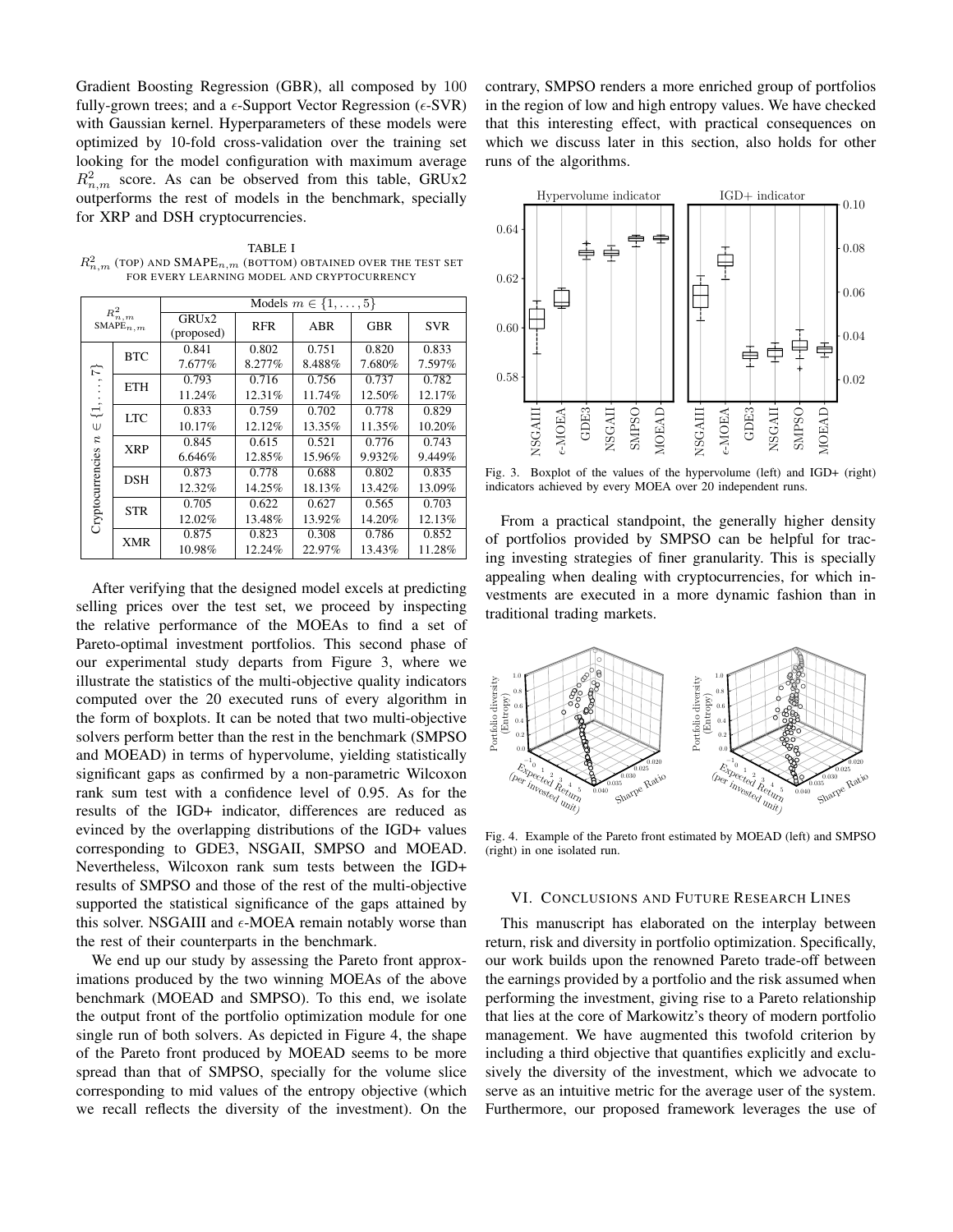multi-layered deep recurrent neural network regression models to provide more accurate predictive estimates of the selling price of every asset in the portfolio. Results obtained for a set of experiments carried out with real cryptocurrency data have verified the superior performance of our designed deep learning model with respect to other regression techniques. A second experimental phase has elaborated on the selection of the solver to balance among the aforementioned objectives, for which a benchmark of 6 different multi-objective evolutionary algorithms has been considered. MOEAD and SMPSO have been found to perform better than their counterparts, yet providing Pareto fronts with different characteristics in terms of distance (spacing) among the produced portfolios.

Different research paths root on the results reported in this paper. To begin with, the investing flexibility of this particular trading market allows managing portfolios whose invested amount in each of their assets can be sold at different instants in time. Bearing this observation in mind, efforts will be invested towards incorporating this functionality in the proposed scheme so as to intelligently decide not only *how much* to invest in every cryptocurrency, but also *when* to recover the investment. Another extension deserving further investigation in the future is to explore the confidence of the prediction provided by the deep learning model, so that the quantified measure of model uncertainty is also accounted in the risk assumed by the investor. Finally, the more recent flavor of decision-making MOEAs is another promising line to prospect for portfolio management, particularly for very short-term predictive trading (i.e. small values of  $\Delta$ ) in which automated and agile interaction between the investor and the portfolio management scheme must be ensured.

# ACKNOWLEDGMENTS

The work of Javier Del Ser and Eneko Osaba is partially supported by the EMAITEK program of the Basque Government, Spain. Akemi Gálvez and Andrés Iglesias acknowledge funding support from TIN2017-89275-R (AEI/FEDER, EU) and PDE-GIR (H2020, MSCA program, ref. 778035).

#### **REFERENCES**

- [1] A. H. Dyhrberg, "Hedging capabilities of bitcoin. is it the virtual gold?" *Finance Research Letters*, vol. 16, pp. 139–144, 2016.
- [2] P. Jorion, "Portfolio optimization in practice," *Financial Analysts Journal*, vol. 48, no. 1, pp. 68–74, 1992.
- [3] H. Markowitz, "Portfolio selection," *The Journal of Finance*, vol. 7, no. 1, pp. 77–91, 1952.
- [4] A. M. Rather, V. Sastry, and A. Agarwal, "Stock market prediction and portfolio selection models: a survey," *OPSEARCH*, vol. 54, no. 3, pp. 558–579, 2017.
- [5] F. Streichert, H. Ulmer, and A. Zell, "Evolutionary algorithms and the cardinality constrained portfolio optimization problem," in *Operations Research Proceedings*, 2004, pp. 253–260.
- [6] J. Branke, B. Scheckenbach, M. Stein, K. Deb, and H. Schmeck, "Portfolio optimization with an envelope-based multi-objective evolutionary algorithm," *European Journal of Operational Research*, vol. 199, no. 3, pp. 684–693, 2009.
- [7] K. P. Anagnostopoulos and G. Mamanis, "A portfolio optimization model with three objectives and discrete variables," *Computers & Operations Research*, vol. 37, no. 7, pp. 1285–1297, 2010.
- [8] L. Diosan, "A multi-objective evolutionary approach to the portfolio optimization problem," in *International Conference on Intelligent Agents, Web Technologies and Internet Commerce*, vol. 2, 2005, pp. 183–187.
- [9] K. P. Anagnostopoulos and G. Mamanis, "Multiobjective evolutionary algorithms for complex portfolio optimization problems," *Computational Management Science*, vol. 8, no. 3, pp. 259–279, 2011.
- [10] H. Zhu, Y. Wang, K. Wang, and Y. Chen, "Particle swarm optimization (PSO) for the constrained portfolio optimization problem," *Expert Systems with Applications*, vol. 38, no. 8, pp. 10 161–10 169, 2011.
- [11] D. Kumar and K. Mishra, "Portfolio optimization using novel covariance guided artificial bee colony algorithm," *Swarm and Evolutionary Computation*, vol. 33, pp. 119–130, 2017.
- [12] D. Quintana, R. Denysiuk, S. Garcia-Rodriguez, and A. Gaspar-Cunha, "Portfolio implementation risk management using evolutionary multiobjective optimization," *Applied Sciences*, vol. 7, no. 10, p. 1079, 2017.
- [13] A. Ponsich, A. L. Jaimes, and C. A. C. Coello, "A survey on multiobjective evolutionary algorithms for the solution of the portfolio optimization problem and other finance and economics applications," *IEEE Transactions on Evolutionary Computation*, vol. 17, no. 3, pp. 321–344, 2013.
- [14] J. Doering, A. A. Juan, R. Kizys, A. Fito, and L. Calvet, "Solving realistic portfolio optimization problems via metaheuristics: A survey and an example," in *Modeling and Simulation in Engineering, Economics and Management*, 2016, pp. 22–30.
- [15] O. Ertenlice and C. B. Kalayci, "A survey of swarm intelligence for portfolio optimization: Algorithms and applications," *Swarm and Evolutionary Computation*, vol. 39, pp. 36–52, 2018.
- [16] M. G. C. Tapia and C. A. C. Coello, "Applications of multi-objective evolutionary algorithms in economics and finance: A survey," in *IEEE Congress on Evolutionary Computation*, 2007, pp. 532–539.
- [17] R. Aguilar-Rivera, M. Valenzuela-Rendón, and J. Rodríguez-Ortiz, "Genetic algorithms and darwinian approaches in financial applications: A survey," *Expert Systems with Applications*, vol. 42, no. 21, pp. 7684– 7697, 2015.
- [18] A. Soler-Dominguez, A. A. Juan, and R. Kizys, "A survey on financial applications of metaheuristics," *ACM Computing Surveys*, vol. 50, no. 1, p. 15, 2017.
- [19] S. McNally, J. Roche, and S. Caton, "Predicting the price of bitcoin using machine learning," in *Euromicro International Conference on Parallel, Distributed and Network-based Processing*, 2018, pp. 339–343.
- [20] T. Phaladisailoed and T. Numnonda, "Machine learning models comparison for bitcoin price prediction," in *International Conference on Information Technology and Electrical Engineering*, 2018, pp. 506–511.
- [21] L. Alessandretti, A. ElBahrawy, L. M. Aiello, and A. Baronchelli, "Anticipating cryptocurrency prices using machine learning," *Complexity*, vol. 2018, 2018.
- [22] H. Jang and J. Lee, "An empirical study on modeling and prediction of bitcoin prices with bayesian neural networks based on blockchain information," *IEEE Access*, vol. 6, pp. 5427–5437, 2018.
- [23] S. Karasu, A. Altan, Z. Saraç, and R. Hacioğlu, "Prediction of bitcoin prices with machine learning methods using time series data," in *Signal Processing and Communications Applications*, 2018, pp. 1–4.
- [24] W. F. Sharpe, "Mutual fund performance," *The Journal of Business*, vol. 39, no. 1, pp. 119–138, 1966.
- [25] C. E. Shannon, "A mathematical theory of communication," *Bell system technical journal*, vol. 27, no. 3, pp. 379–423, 1948.
- [26] X. Pang, Y. Zhou, P. Wang, W. Lin, and V. Chang, "An innovative neural network approach for stock market prediction," *The Journal of Supercomputing*, pp. 1–21, 2018.
- [27] K. Cho, B. Van Merriënboer, C. Gulcehre, D. Bahdanau, F. Bougares, H. Schwenk, and Y. Bengio, "Learning phrase representations using rnn encoder-decoder for statistical machine translation," *arXiv preprint arXiv:1406.1078*, 2014.
- [28] C. A. C. Coello and G. B. Lamont, *Applications of multi-objective evolutionary algorithms*. World Scientific, 2004, vol. 1.
- K. Metaxiotis and K. Liagkouras, "Multiobjective evolutionary algorithms for portfolio management: A comprehensive literature review," *Expert Systems with Applications*, vol. 39, no. 14, pp. 11 685–11 698, 2012.
- [30] K. Deb, A. Pratap, S. Agarwal, and T. Meyarivan, "A fast and elitist multiobjective genetic algorithm: NSGA-II," *IEEE Transactions on Evolutionary Computation*, vol. 6, no. 2, pp. 182–197, 2002.
- [31] K. Deb and H. Jain, "An evolutionary many-objective optimization algorithm using reference-point-based nondominated sorting approach, part I: Solving problems with box constraints," *IEEE Transactions on Evolutionary Computation*, vol. 18, no. 4, pp. 577–601, 2014.